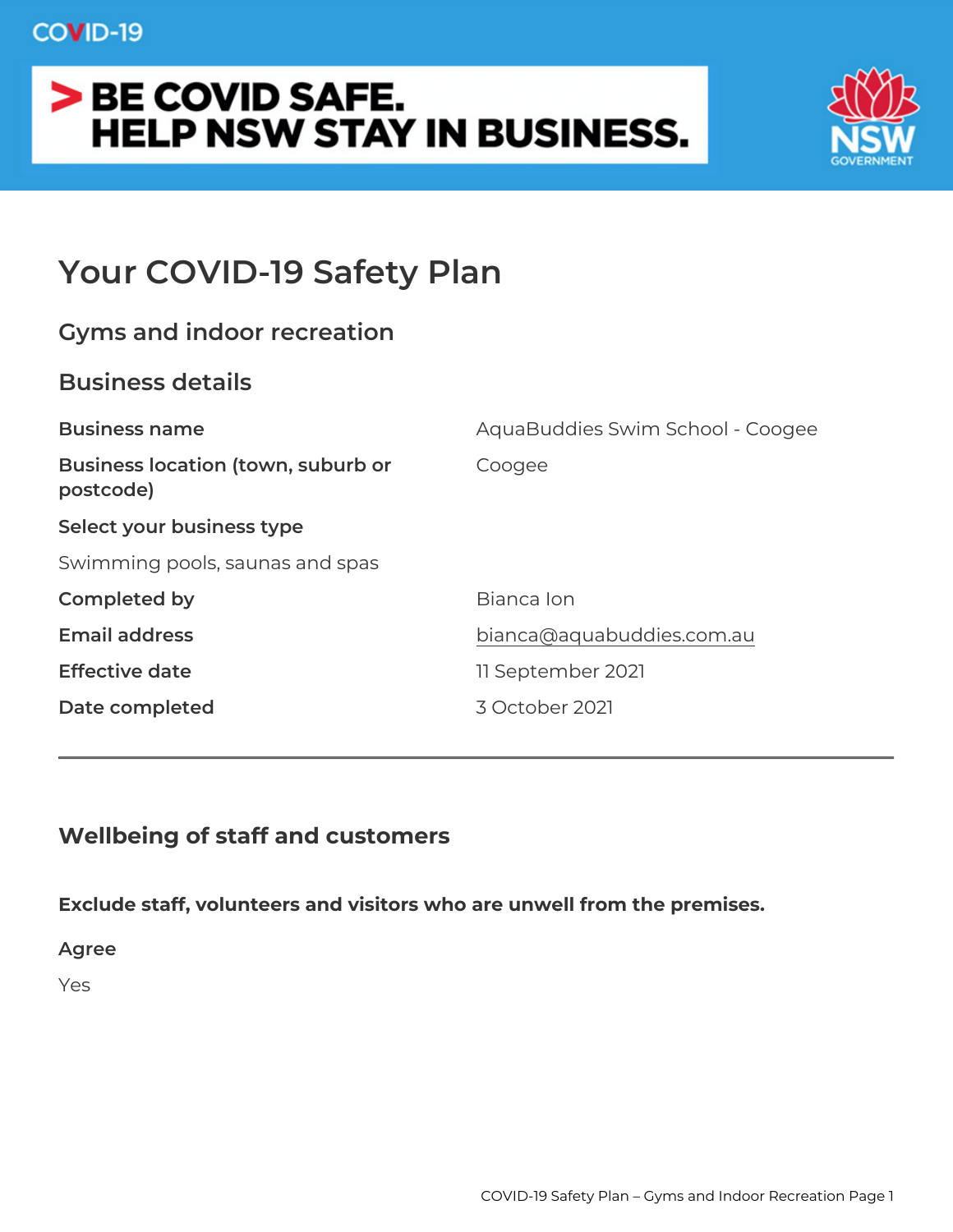#### **Tell us how you will do this**

Communication of requirements through employment policy

#### **Provide staff with information and training on COVID-19, including when to get tested, physical distancing, wearing masks and cleaning. Agree**

Yes

#### **Tell us how you will do this**

All staff required to complete Covid Infection Control Certification.

### **Display conditions of entry including requirements to stay away if unwell and record keeping.**

#### **Agree**

Yes

#### **Tell us how you will do this**

Communicated via our Terms and Conditions upon enrolment into the swim school, as well as

signage that is clearly visible at the premises.

**Other types of venues or facilities within the premises must complete COVID-19 Safety Plans where applicable. If contact details are captured electronically upon entry to the main premises on the relevant day, additional collection of contact details via electronic methods may not be required if there is no other public access to the sub-premises. However, additional contact details and time of entry must be captured where these sub-premises are gyms, entertainment facilities, hospitality venues, nightclubs and retail premises. Agree**

Yes

**Tell us how you will do this**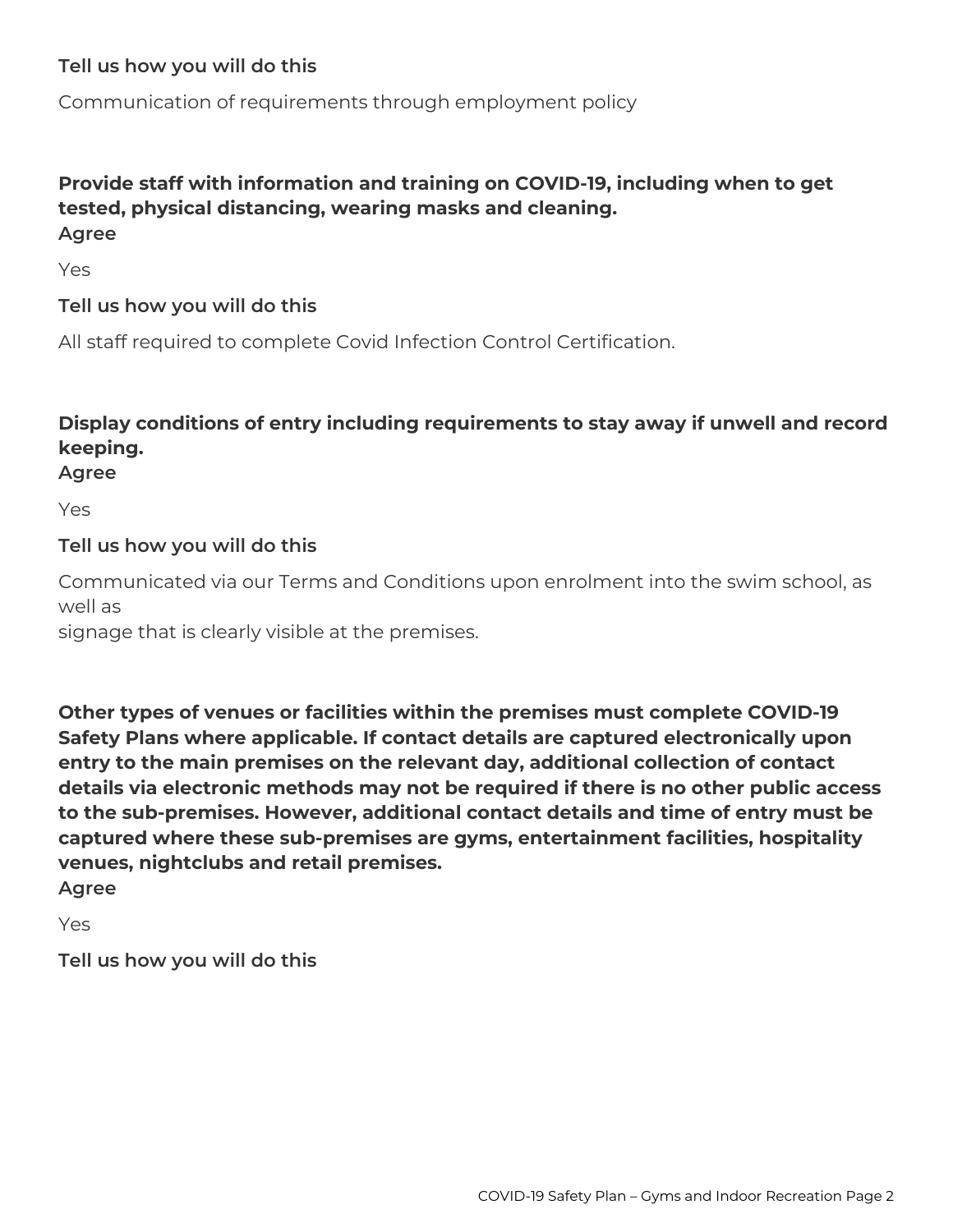Tracking of all attendance via our booking system as well Service NSW QR code upon entry.

#### **Encourage staff to access COVID-19 vaccination. Agree**

Yes

#### **Tell us how you will do this**

Communicated to current staff via meetings and included in employment policies.

# **Physical distancing**

**Capacity must not exceed one person per 4 square metres of space in indoor areas of the premises and one person per 2 square metres of space in outdoor areas of the premises.**

**Note: Gym and group dance classes must not exceed 20 persons.**

#### **Agree**

Yes

#### **Tell us how you will do this**

Signage onsite + communication via email regarding our COVID policy.

#### **Ensure 1.5m physical distancing where possible, including:**

- **at points of mixing or queuing**
- **between seated groups**
- **between staff.**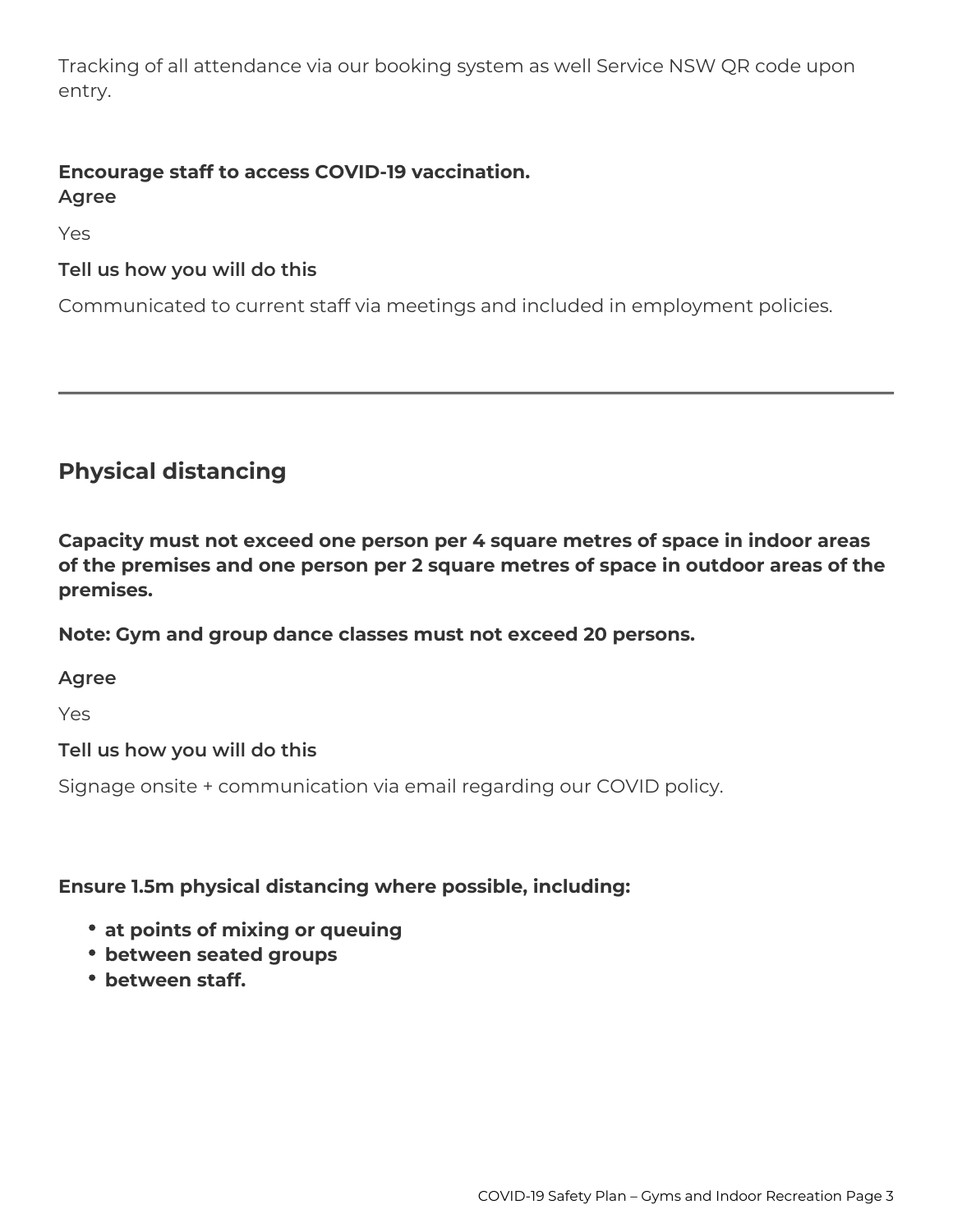#### **Agree**

Yes

#### **Tell us how you will do this**

Signage onsite + communication via email regarding our COVID policy.

**Avoid congestion of people in any specific areas within the venue where possible, such as change rooms and other communal facilities.**

#### **Agree**

Yes

#### **Tell us how you will do this**

A limit to one parent/guardian per child allowed at the facility Swim and Go policy

### **Have strategies in place to manage gatherings that may occur immediately outside the premises.**

#### **Agree**

Yes

**Tell us how you will do this**

Signage at the entrance

#### **Singing by audiences is not allowed in indoor areas.**

**Dancing is not allowed in indoor areas except for group dance classes, where no more than 20 people are permitted to dance.**

**Patrons can only consume alcohol when seated in indoor areas.**

**Agree**

Yes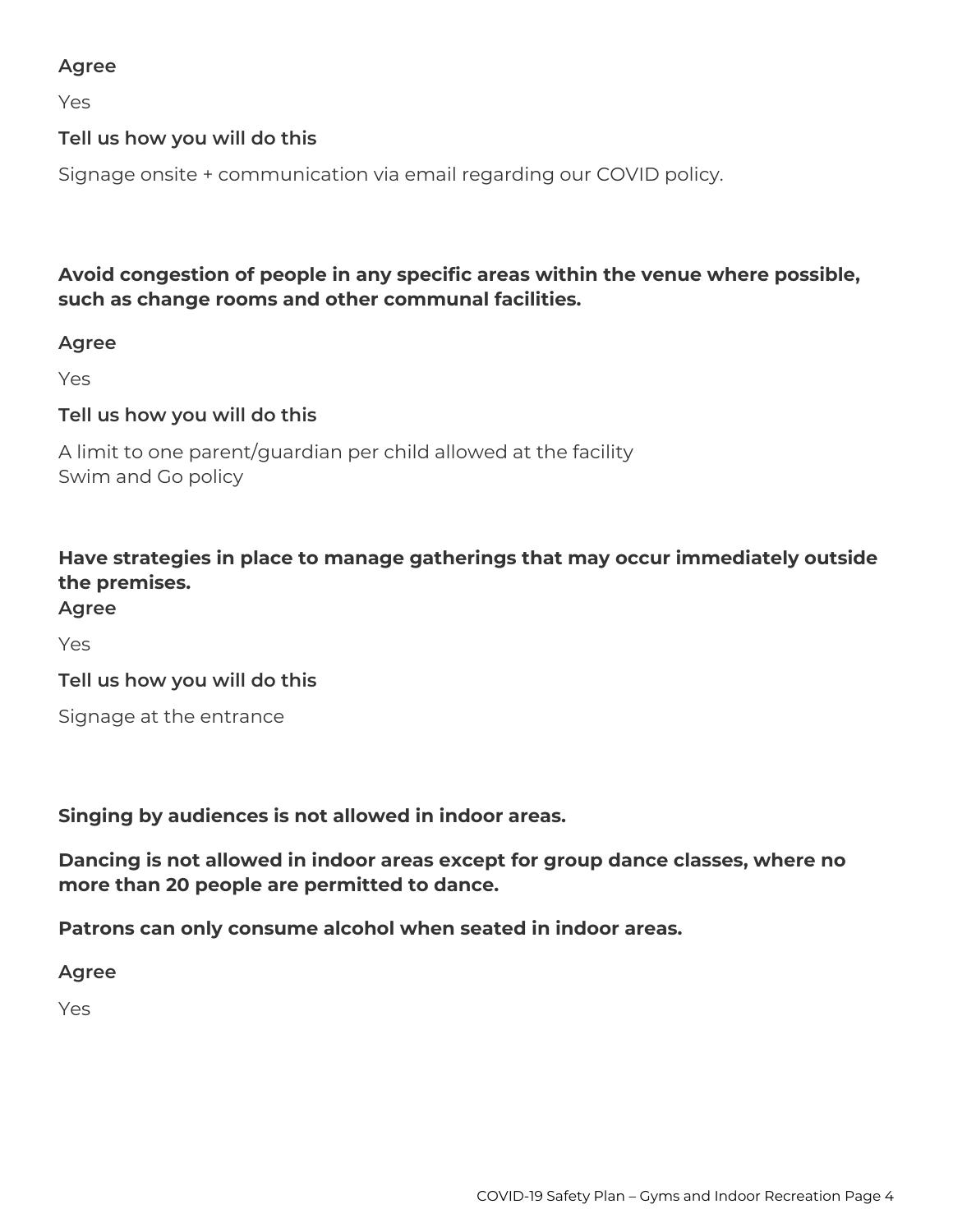**Tell us how you will do this**

n/a

# **Ventilation**

**Review the 'COVID-19 guidance on ventilation' available on nsw.gov.au and consider which measures are relevant to your premises before completing this COVID-19 Safety Plan.**

**Agree**

Yes

#### **Tell us how you will do this**

Use of mechanical ventilation system that uses fresh air and provides natural ventillation.

# **Use outdoor settings wherever possible.**

**Agree**

Yes

**Tell us how you will do this**

n/a

**In indoor areas, increase natural ventilation by opening windows and doors where possible.**

**Agree**

Yes

**Tell us how you will do this**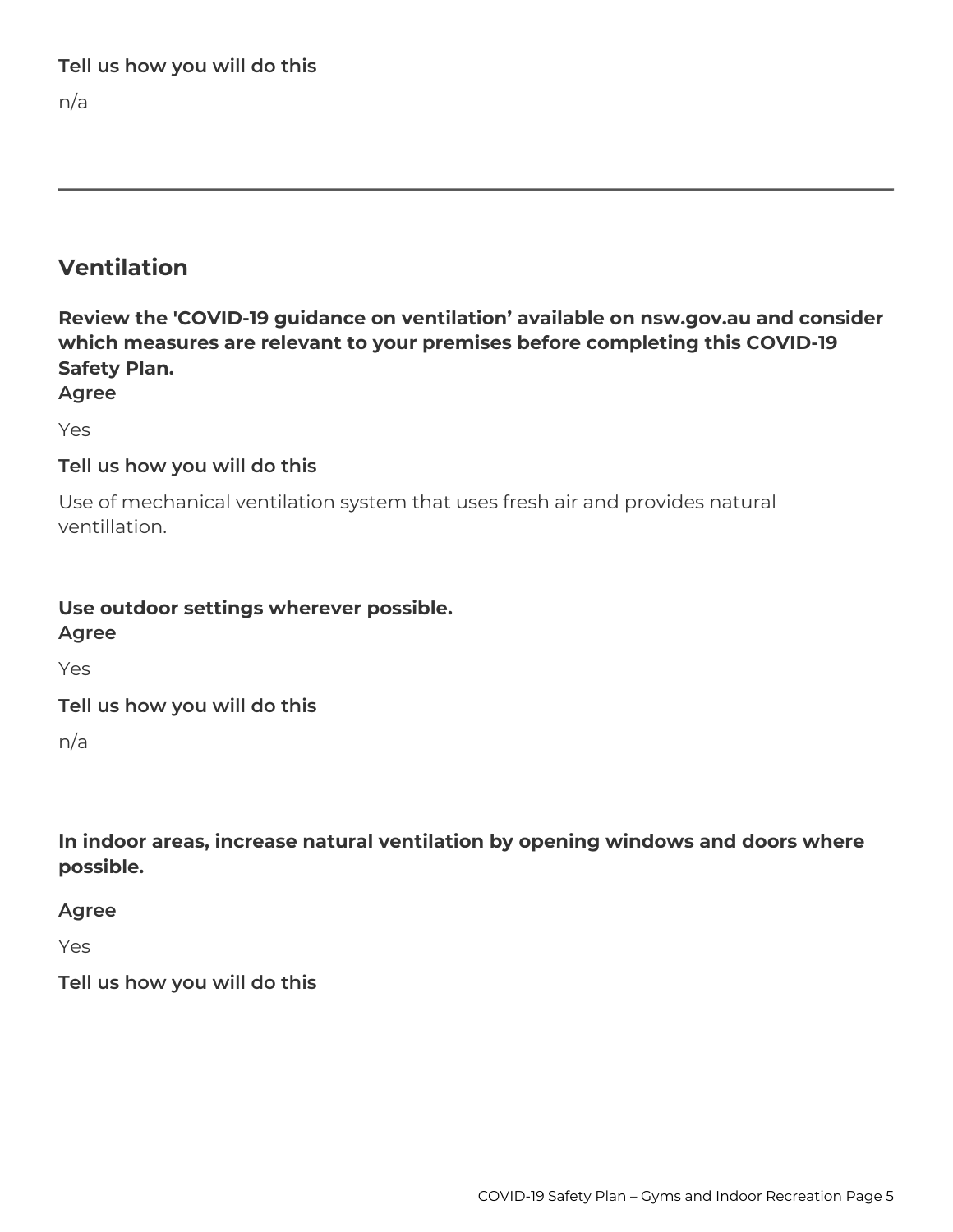#### **In indoor areas, increase mechanical ventilation where possible by optimising air conditioning or other system settings (such as by maximising the intake of outside air and reducing or avoiding recirculation of air). Agree**

Yes

#### **Tell us how you will do this**

The mechanical ventillation system provides fresh air from outside and does not recirculate air.

### **Ensure mechanical ventilation systems are regularly maintained to optimise performance (for example through regular filter cleaning or filter changes). Agree**

Yes

#### **Tell us how you will do this**

There is no filter therefore cleaning and changing it does not apply

**Consider consulting relevant experts such as building owners or facility managers, ventilation engineers and industrial or occupational hygienists to optimise indoor ventilation.**

#### **Agree**

Yes

#### **Tell us how you will do this**

Have consulted with the building owner

# **Hygiene and cleaning**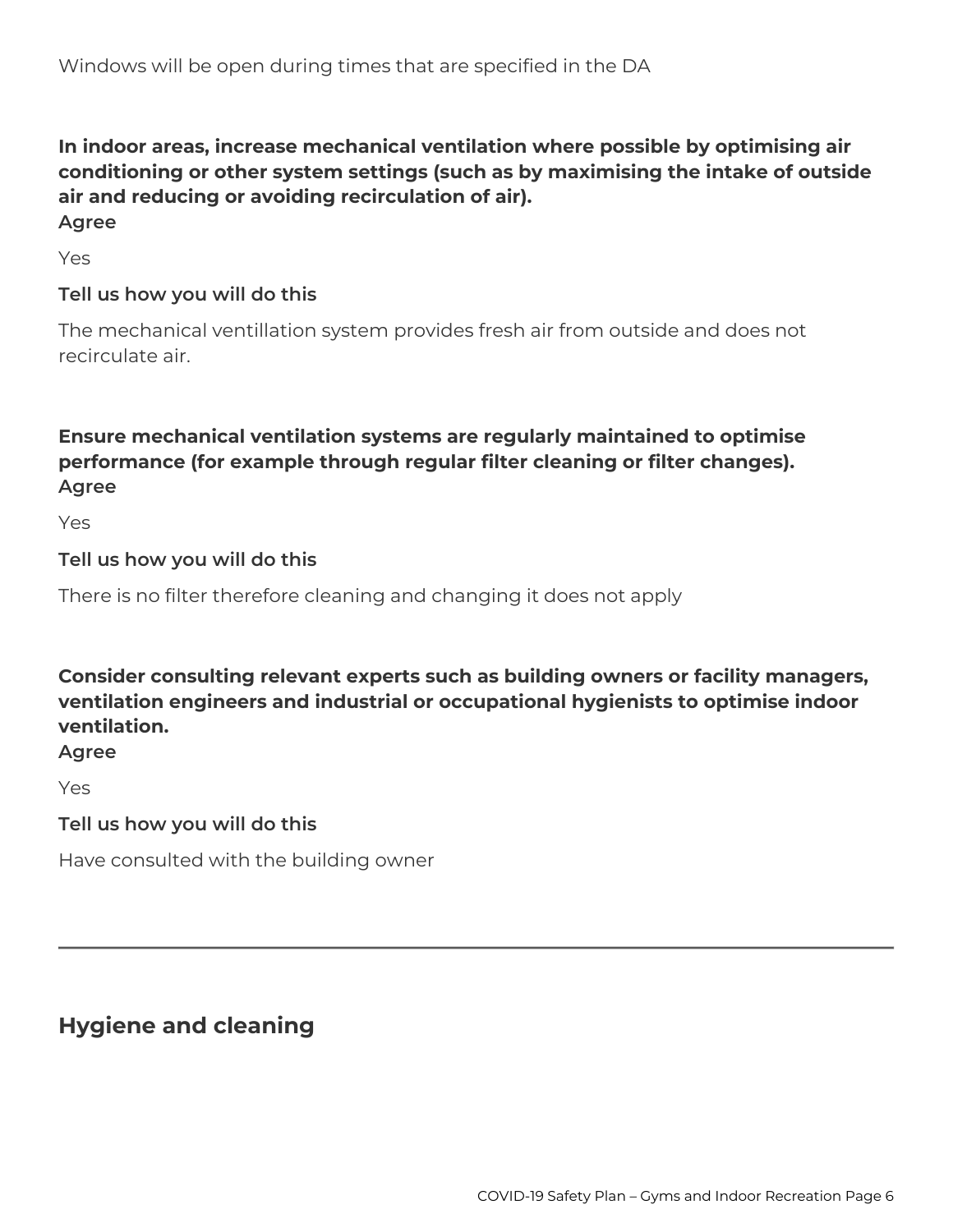**Face masks must be worn by staff and customers in indoor areas, unless exempt.**

### **Note: People engaging in strenuous physical exercise are exempt, unless they are participating in an indoor gym class or dance class. Agree**

Yes

#### **Tell us how you will do this**

Face masks are to be worn indoors, but not whilst in the pool participating in a lesson.

#### **Adopt good hand hygiene practices. Have hand sanitiser at key points around the venue.**

#### **Agree**

Yes

#### **Tell us how you will do this**

Hand sanitiser will be available at numerous key points throughout the venue Signage displaying good hand hygiene protocol will be present in each bathroom

#### **Ensure bathrooms are well stocked with hand soap and paper towels or hand dryers.**

#### **Agree**

Yes

#### **Tell us how you will do this**

By monitoring levels of hand soap and paper towels throughout trading hours. By checking overall stock levels on a weekly basis and ensuring that a sufficient supply is available at all times.

**Clean frequently used indoor hard surface areas (including children's play areas) at least daily with detergent/disinfectant. Clean frequently touched areas and surfaces several times per day. Reduce sharing of equipment where practical and ensure these are cleaned with detergent and disinfectant between use. Encourage visitors**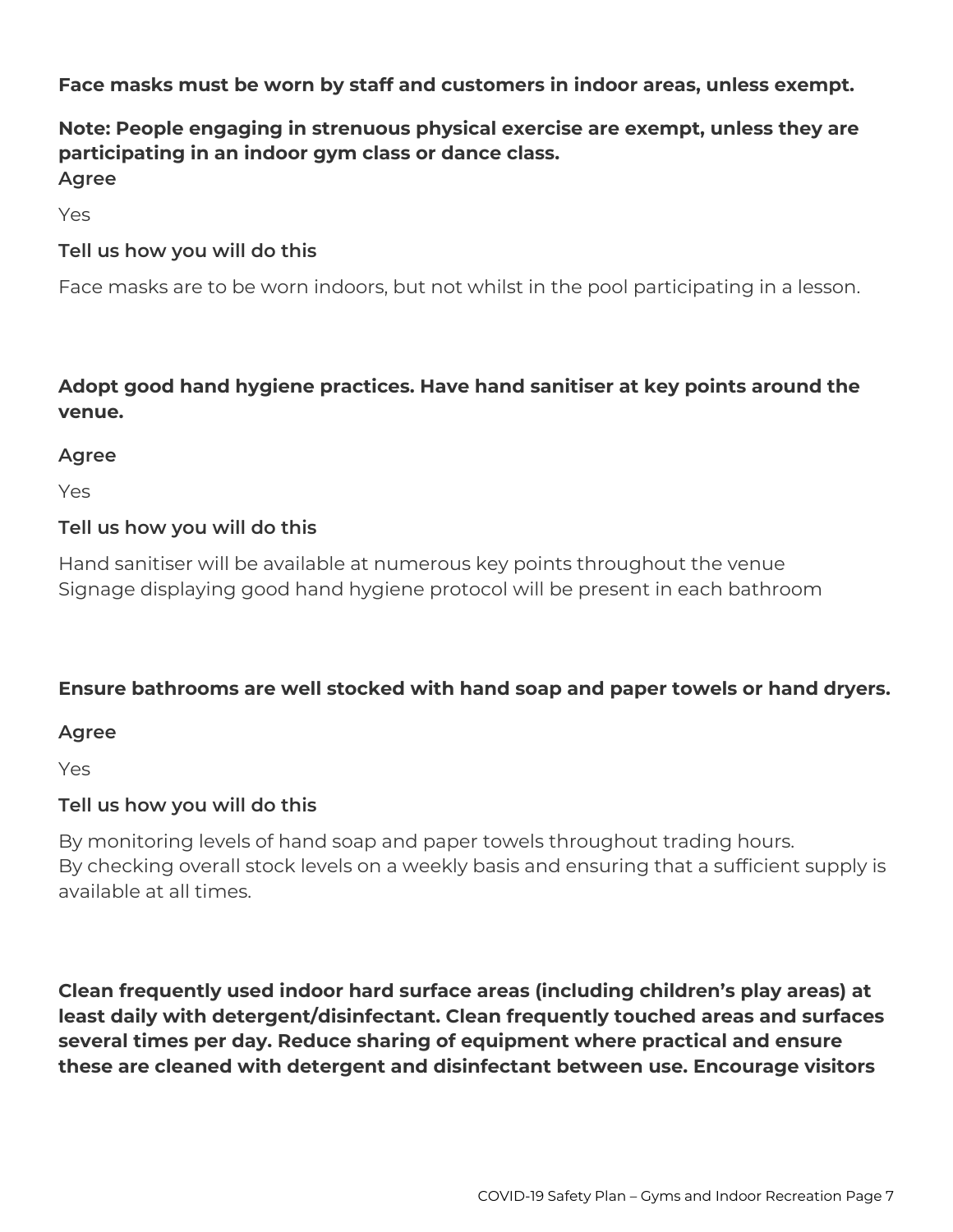#### **to wipe down equipment after they have finished using it**

#### **Agree**

Yes

#### **Tell us how you will do this**

Frequently touched surfaces such as door handles, pool gate + balustrade at entrance of the pool, seating and table will be cleaned every hour.

Each parent/baby will have their own assigned equipment that will be disinfected + rotated at the end of each lesson.

## **Record keeping**

**Use the NSW Government QR code system to collect an electronic record of the name, contact number and entry time for all staff, volunteers, visitors and contractors.**

**Note: Community centres and halls are not required to collect electronic entry records but are strongly encouraged to do so.**

#### **Agree**

Yes

#### **Tell us how you will do this**

QR code will be present at pool entry + a log book for anyone that has forgotten their phone.

Customer check-in via the iclasspro customer portal is also required to confirm lesson attendance.

**Processes must be in place to ensure that people provide the required contact information, such as by checking phones for the green tick to confirm they have checked in (keeping 1.5m physical distance between staff and patrons). QR codes**